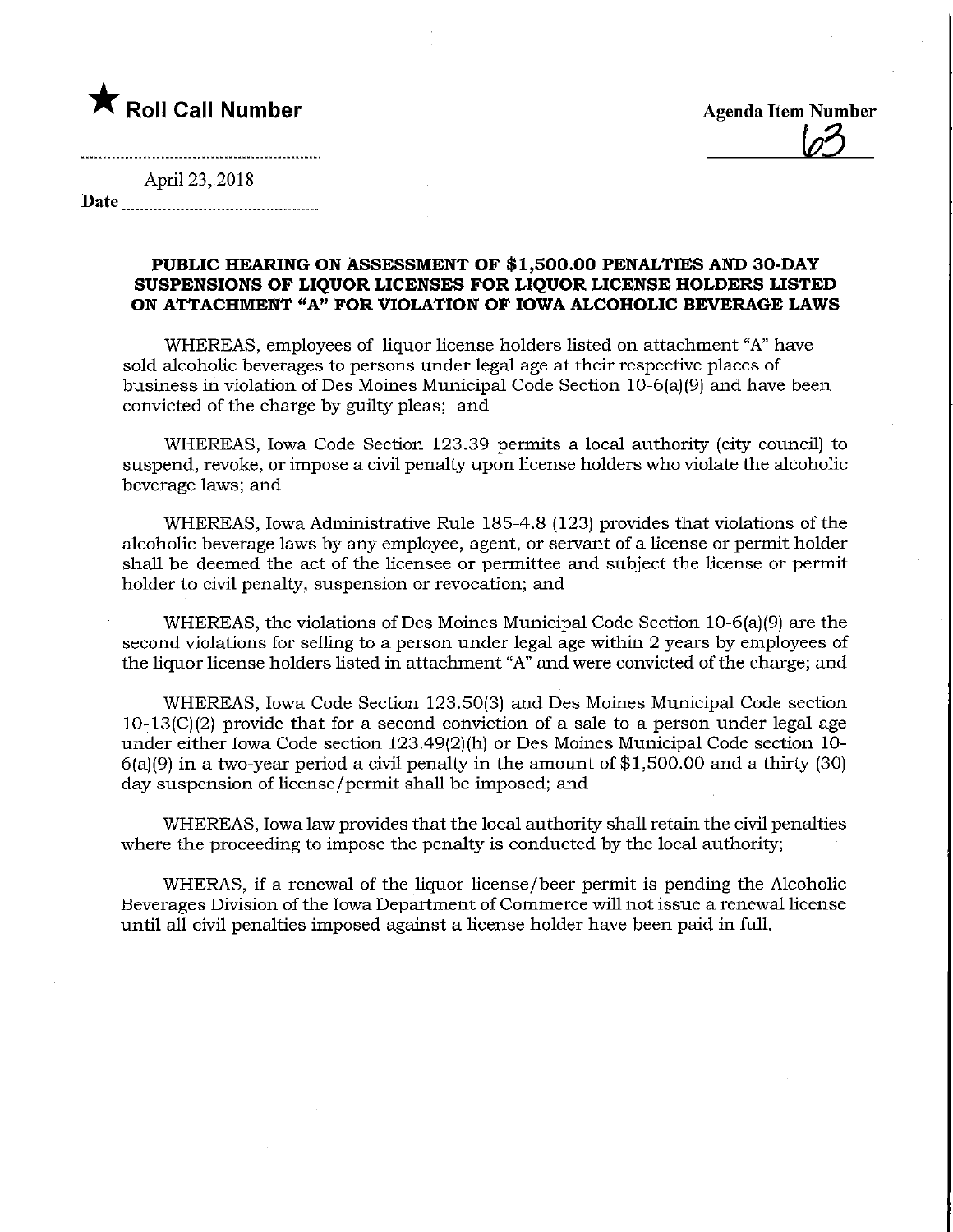

April 23, 2018 Date



2)

NOW, THEREFORE, BE IT RESOLVED by the City Council of the City of Des Moines, Iowa that:

- 1. The license holders listed in attachment "A" are assessed a \$1,500.00 civil penalty and a thirty (30) day suspension of their respective licenses for sale of alcoholic beverages to a person under legal age for a second time in a twoyear period.
- 2. The suspension will commence at 6:00 a.m. Thursday, May 24, 2018 and end at 6:00 a.m. Saturday, June 23,2018.
- 3. The City Clerk is directed to notify the license holders by sending through ordinary mail a copy of this resolution as soon as possible.
- 4. The license holders listed in attachment "A" shall pay the \$1,500.00 civil penalty to the City of Des Moines at the City Clerk's Office.
- 5. This City Council action may be appealed within thirty (30) days to the Alcoholic Beverages Division of the Iowa Department of Commerce, 1918 S.E. Hulsizer, Ankeny, Iowa 50021.

MOVED BY TO ADOPT.

FORM APPROVED:

Douglas P. Philiph Assistant City Attorney

| <b>COUNCIL ACTION</b> | <b>YEAS</b> | <b>NAYS</b> | <b>PASS</b> | ABSENT          | <b>CERTIFICATE</b>                                                                                         |
|-----------------------|-------------|-------------|-------------|-----------------|------------------------------------------------------------------------------------------------------------|
| <b>COWNIE</b>         |             |             |             |                 |                                                                                                            |
| <b>BOESEN</b>         |             |             |             |                 | I, DIANE RAUH, City Clerk of said City hereby                                                              |
| <b>COLEMAN</b>        |             |             |             |                 | certify that at a meeting of the City Council of said<br>City of Des Moines, held on the above date, among |
| <b>GATTO</b>          |             |             |             |                 | other proceedings the above was adopted.                                                                   |
| <b>GRAY</b>           |             |             |             |                 |                                                                                                            |
| <b>MANDELBAUM</b>     |             |             |             |                 | IN WITNESS WHEREOF, I have hereunto set my<br>hand and affixed my seal the day and year first              |
| <b>WESTERGAARD</b>    |             |             |             |                 | above written.                                                                                             |
| <b>TOTAL</b>          |             |             |             |                 |                                                                                                            |
| <b>MOTION CARRIED</b> |             |             |             | <b>APPROVED</b> |                                                                                                            |
|                       |             |             |             |                 |                                                                                                            |
|                       |             |             |             |                 |                                                                                                            |
|                       |             |             |             | Mayor           |                                                                                                            |